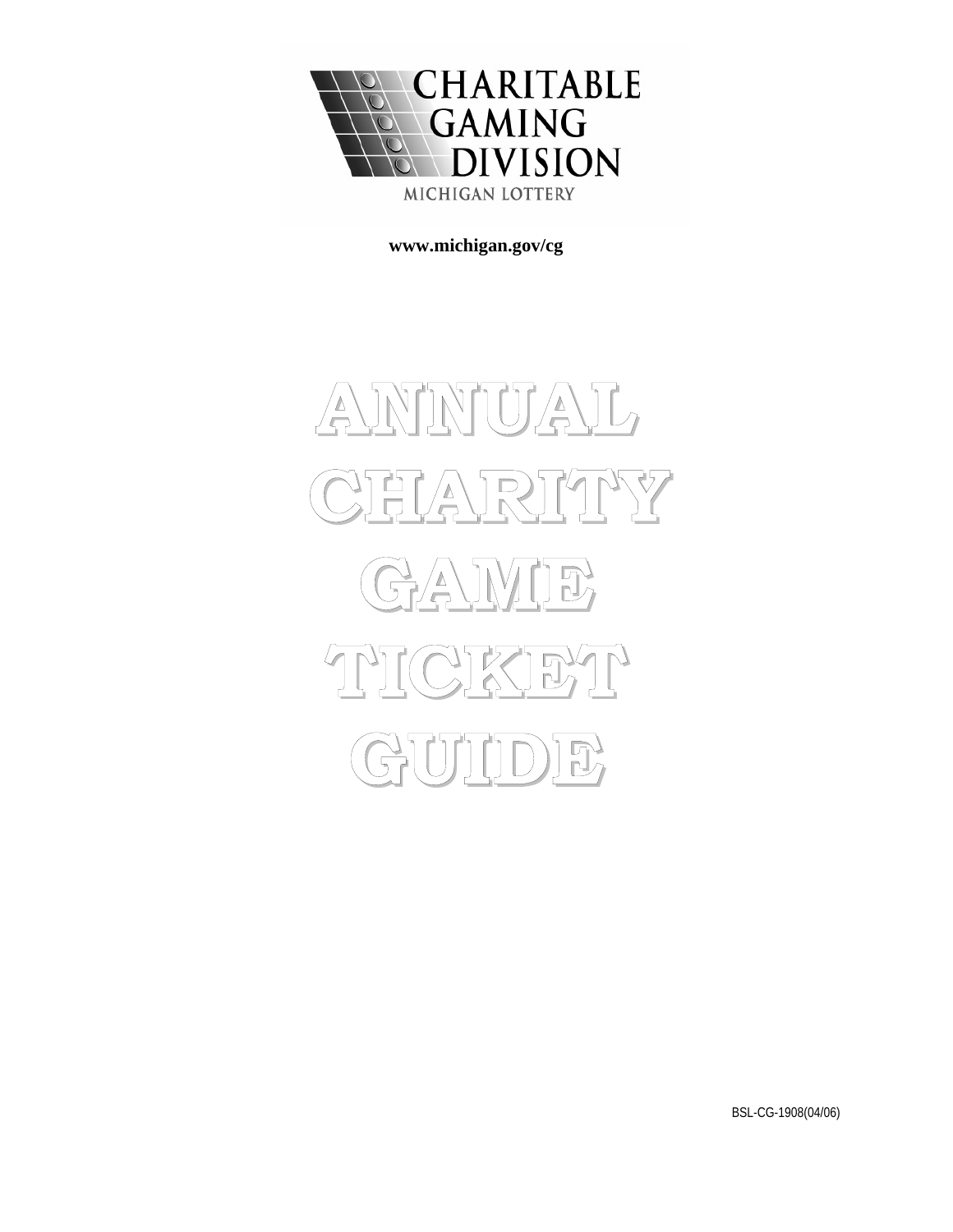# **Table of Contents**

| Who Is Responsible For The Conduct Of Your Charity Game Ticket Program 2 |
|--------------------------------------------------------------------------|
|                                                                          |
|                                                                          |
|                                                                          |
|                                                                          |
|                                                                          |
|                                                                          |
|                                                                          |
|                                                                          |
|                                                                          |
|                                                                          |
|                                                                          |
|                                                                          |
|                                                                          |

Printed under the authority of Act 382 of the Public acts of 1972 as amended.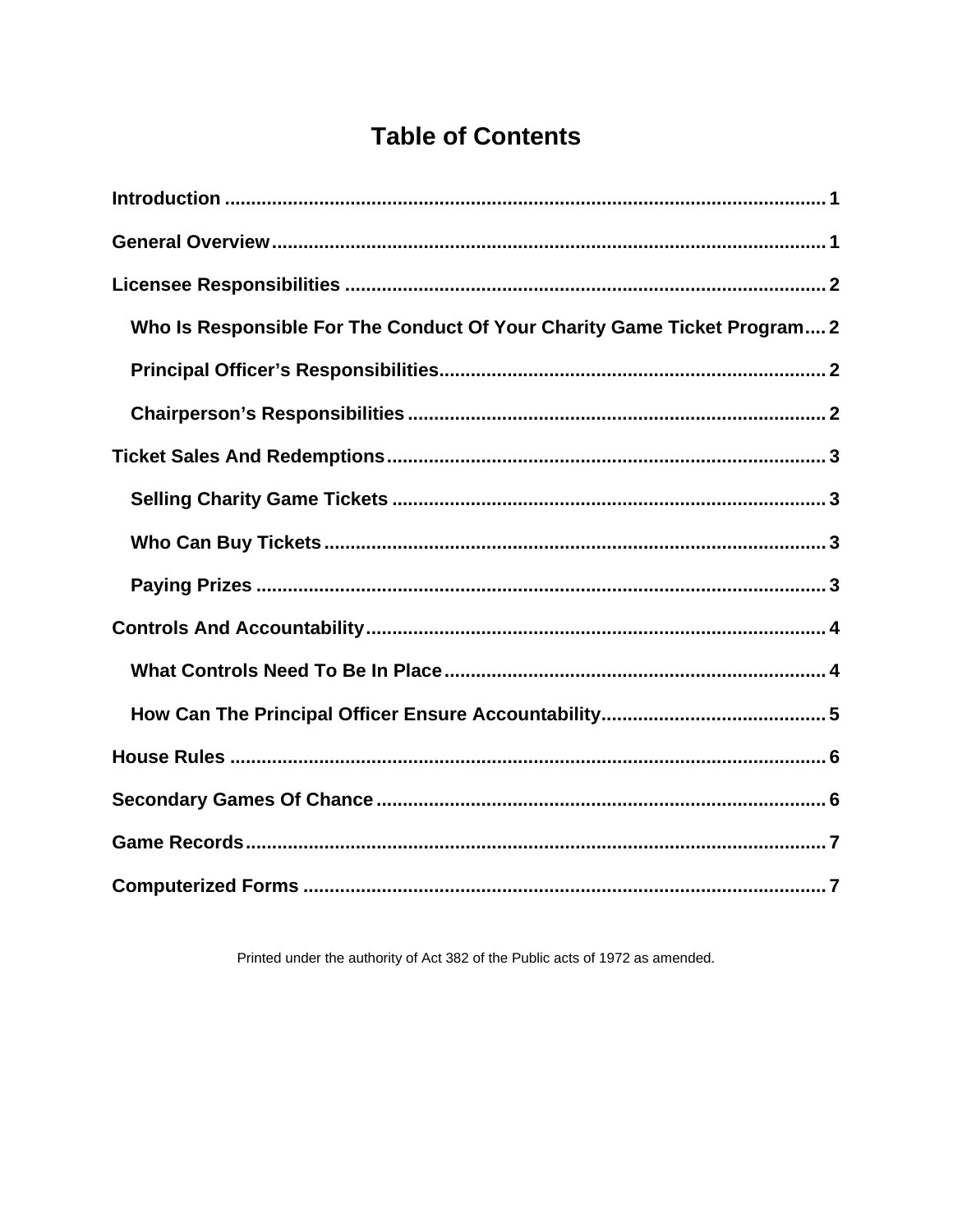### **Introduction**

<span id="page-2-0"></span>The purpose of this guide is to assist nonprofit organizations in understanding the responsibilities associated with an Annual Charity Game Ticket License. This guide also provides helpful hints on ways to ensure that all proceeds from the sale of charity game tickets are accounted for properly.

It is important to read and become familiar with the Charity Game Ticket Rules and directives. Remember, this is only a guide and some items in the rules are not covered in this guide. Please visit our website at [www.michigan.gov/cg](http://www.michigan.gov/cg) for a complete set of rules and other information related to the sale of charity game tickets.

### **General Overview**

Charity game tickets are break-open tickets or pull tabs, where perforated windows are peeled back to expose symbols that determine whether or not a prize has been won.

A qualified organization may obtain an Annual Charity Game Ticket License for a location operated for the regular use of its members. Ticket sales can only occur between the hours of 8 a.m. and 2 a.m. at the location listed on the license.

A qualified organization may obtain a Special Charity Game Ticket License to sell tickets at a location other than the one listed on their Annual Charity Game Ticket License.

Once the organization obtains the license they may purchase charity game tickets from a supplier licensed by the bureau. For a list of licensed suppliers, visit our website at [www.michigan.gov/cg](http://www.michigan.gov/cg) .

Organizations that sell charity game tickets may be subject to federal Unrelated Business Income Tax (UBIT), Excise tax, and/or Stamp tax. To find out if these taxes apply to your organization, contact the IRS at 877.829.5500 or access the IRS website at [www.irs.gov](http://www.irs.gov/) .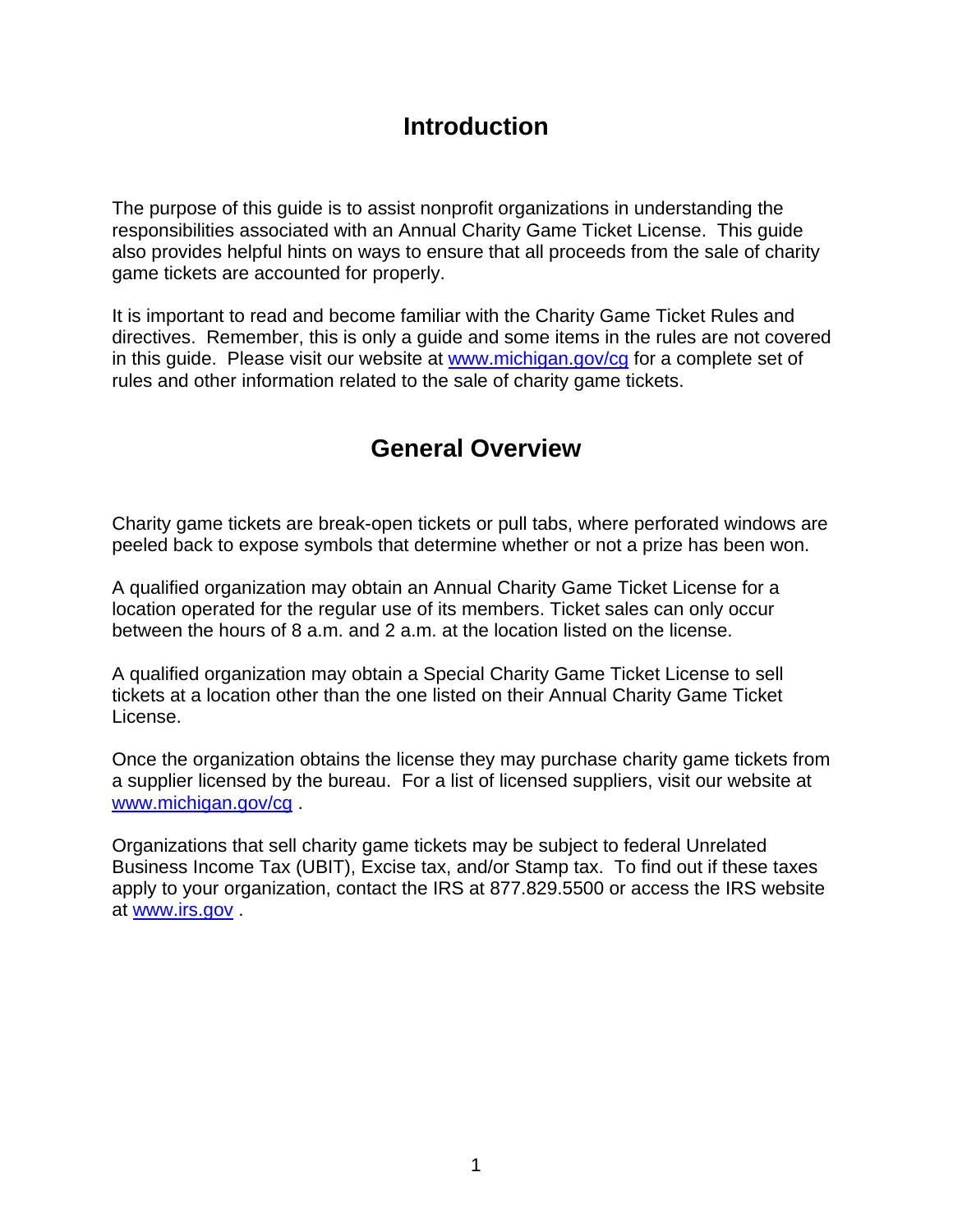## **Licensee Responsibilities**

#### <span id="page-3-0"></span>**Who is responsible for the conduct of your charity game ticket program**

The principal officer of your organization is responsible for ensuring that your charity game ticket program is conducted in accordance with our rules. He or she is the highest ranking elected official of your organization and may be referred to as governor, president, commander, or another title determined by your bylaws.

#### **Principal officer's responsibilities**

- Overseeing the chairperson's duties.
- Ensuring proper controls are in place.
- Ensuring all proceeds are deposited in a timely manner.
- Reviewing the game records for accuracy.
- Completing the Charity Game Ticket Reconciliation (Annual Charity Game License) form.
- Signing all financial statements.

Your organization is required to designate a chairperson to manage your charity game ticket program. The chairperson must be a member of the organization for at least six months. He or she is responsible for managing the daily operations either by completing the work them self or by overseeing the work of others**.** 

#### **Chairperson's responsibilities**

- Stocking the ticket machine.
- Balancing the start cash used for redeeming tickets.
- Destroying redeemed tickets.
- Securing unsold tickets.
- Securing charity game ticket proceeds until they are deposited.
- Conducting weekly physical inventory counts.
- Completing the weekly game records.
- Depositing all proceeds at least once each week.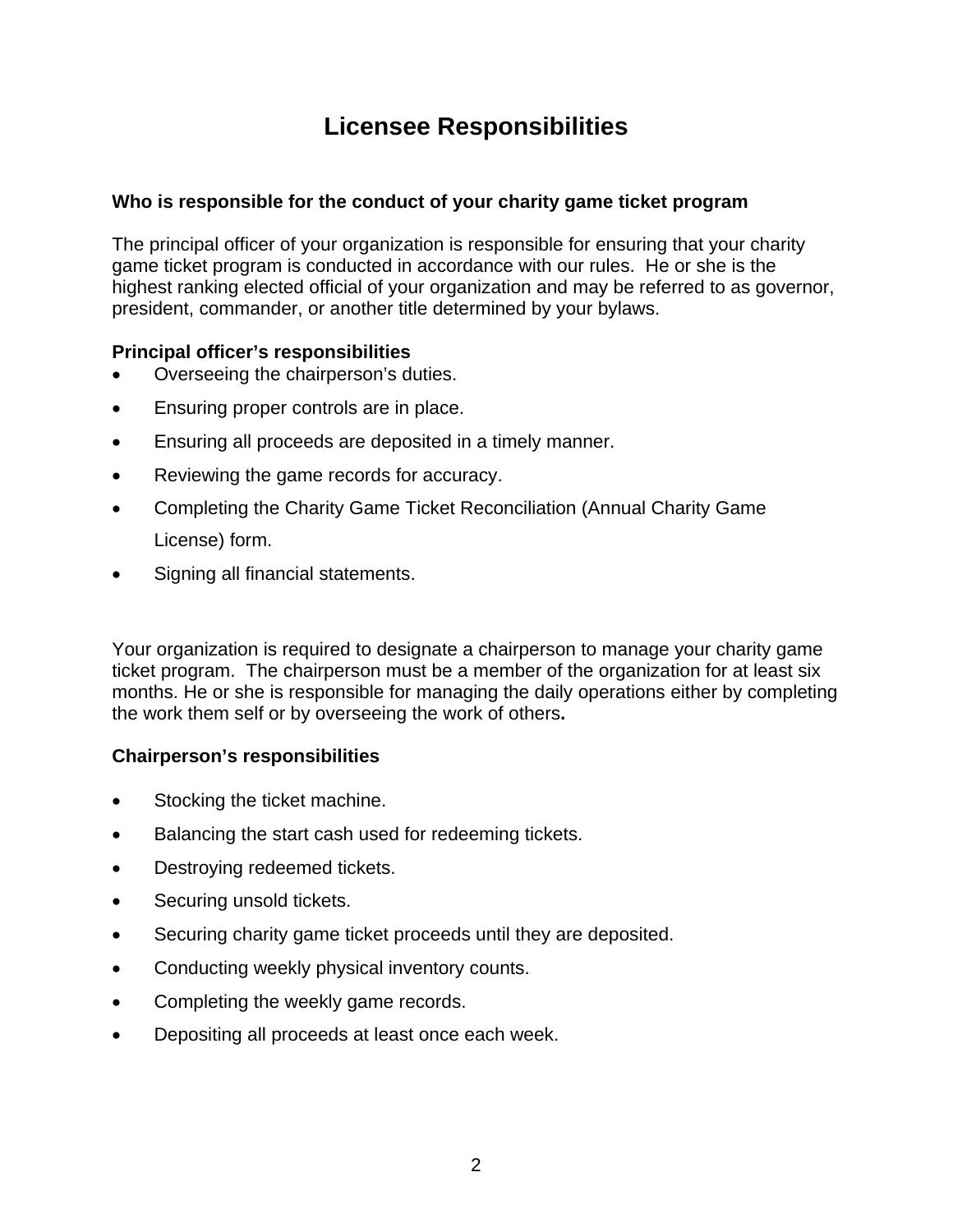### **Ticket Sales and Redemptions**

#### <span id="page-4-0"></span>**Selling charity game tickets**

Most organizations sell tickets using vending machines; however, some organizations choose to sell their tickets from a jar.

Vending machines require that the chairperson or designee stock the machine with tickets and secure any cash removed from the machine. When managed properly, vending machines offer more security for your cash and charity game tickets than jar sales.

#### **Who can buy tickets**

Anyone 18 years or older may purchase charity game tickets with the following exceptions:

- Worker A worker may not purchase or play charity game tickets on any day they participate in the operation of the charity game ticket program. A worker is a volunteer that may donate their time to the organization or may receive a nominal amount, as described in the Charity Game Ticket Rules, for participating in the operation of the charity game ticket program.
- Employee Employees may never play charity game tickets purchased from the organization by which they are employed. A person is considered an employee if they receive a W-2 from your organization.

#### **Paying prizes**

Your organization is required to redeem winning tickets purchased at your location in accordance with the time limit (minimum of 14 days) established in your house rules. It is recommended that you post the serial numbers of any games in play near the person or persons responsible for redeeming your tickets. This will help ensure that you only pay prizes for the winning tickets sold by your organization. Tickets should be defaced at the time prizes are paid to reduce the chance of tickets being redeemed more than once.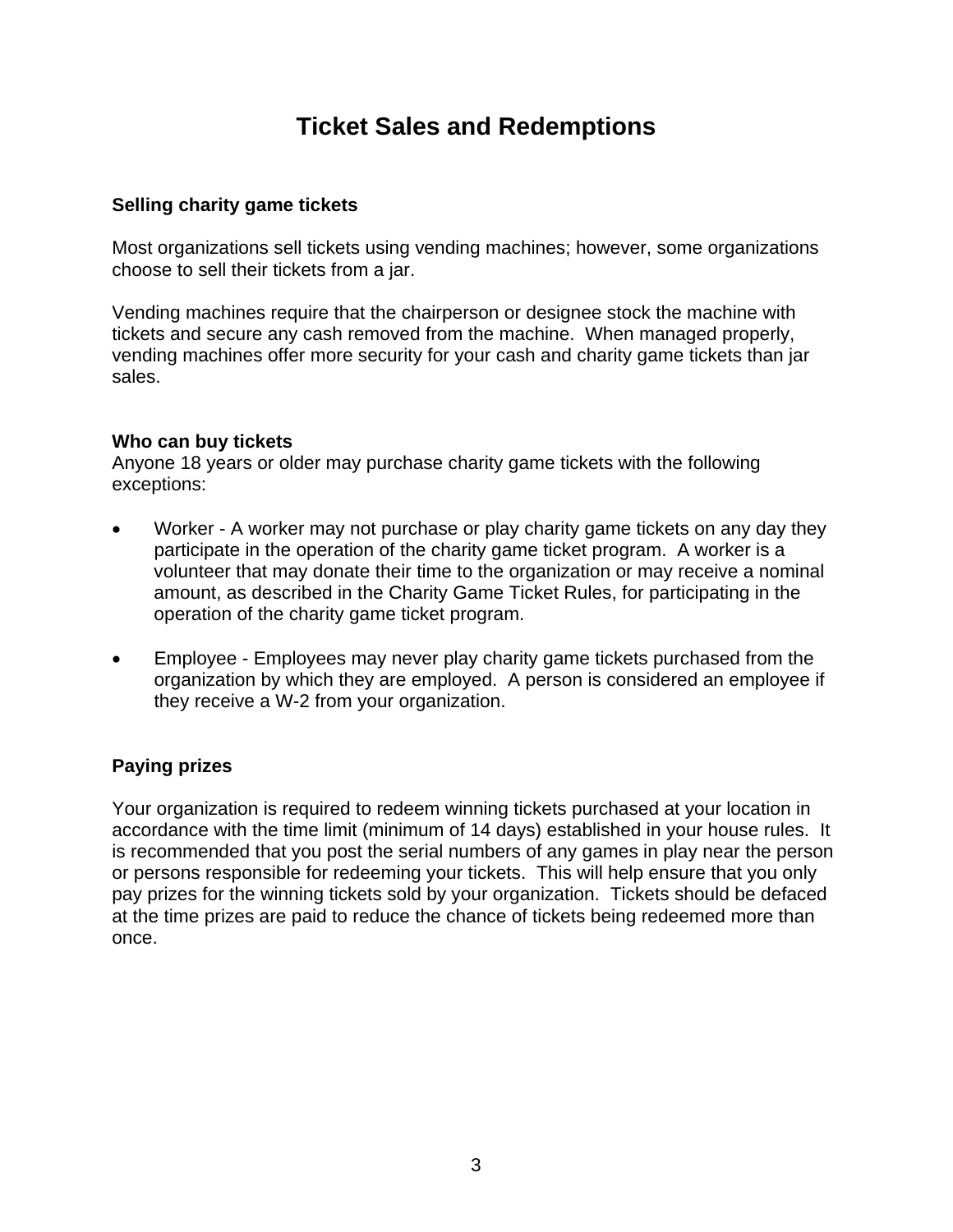## **Controls and Accountability**

<span id="page-5-0"></span>Placing controls on the charity game ticket program and maintaining accountability of your inventory and cash can save your organization thousands of dollars in losses.

#### **What controls need to be in place**

The principal officer and chairperson should ensure the following controls are in place to maintain integrity. Various officers of the organization should conduct random reviews of these controls.

- Limit access to the keys. The fewer people with access to the ticket machine the better. Anyone with access to the office could have access to the keys for the machine, safe, or bank bags.
- Verify serial numbers of tickets being redeemed for large prizes. Keep a current list of serial numbers of games being sold near each cash register so ticket redeemers (e.g., bartenders) can quickly verify the large prize winners.
- Keep start cash consistent. Start cash should be established at a set amount that is sufficient for redeeming winning tickets.
- If start cash needs to be increased, a check should be written for the additional funds.
- Keep all charity game ticket money separate from other money.
- At the end of each ticket redeemer's shift, the chairperson should conduct an independent reconciliation of the ticket redeemer's transactions. The value of the tickets redeemed *plus* the ending cash should *equal* the start cash.
- The chairperson should destroy redeemed tickets *immediately* after the ticket redeemer's transactions have been reconciled. For a quick method, throw the tickets into a bucket of water.
- The calculated deposit from the Charity Game Ticket Accountability (Annual Charity Game License) form should be the actual amount deposited.
- Deposit charity game ticket proceeds at least once a week.
- At the time the deposit is prepared, take a physical inventory of all tickets and complete the Charity Game Ticket Accountability (Annual Charity Game License) form.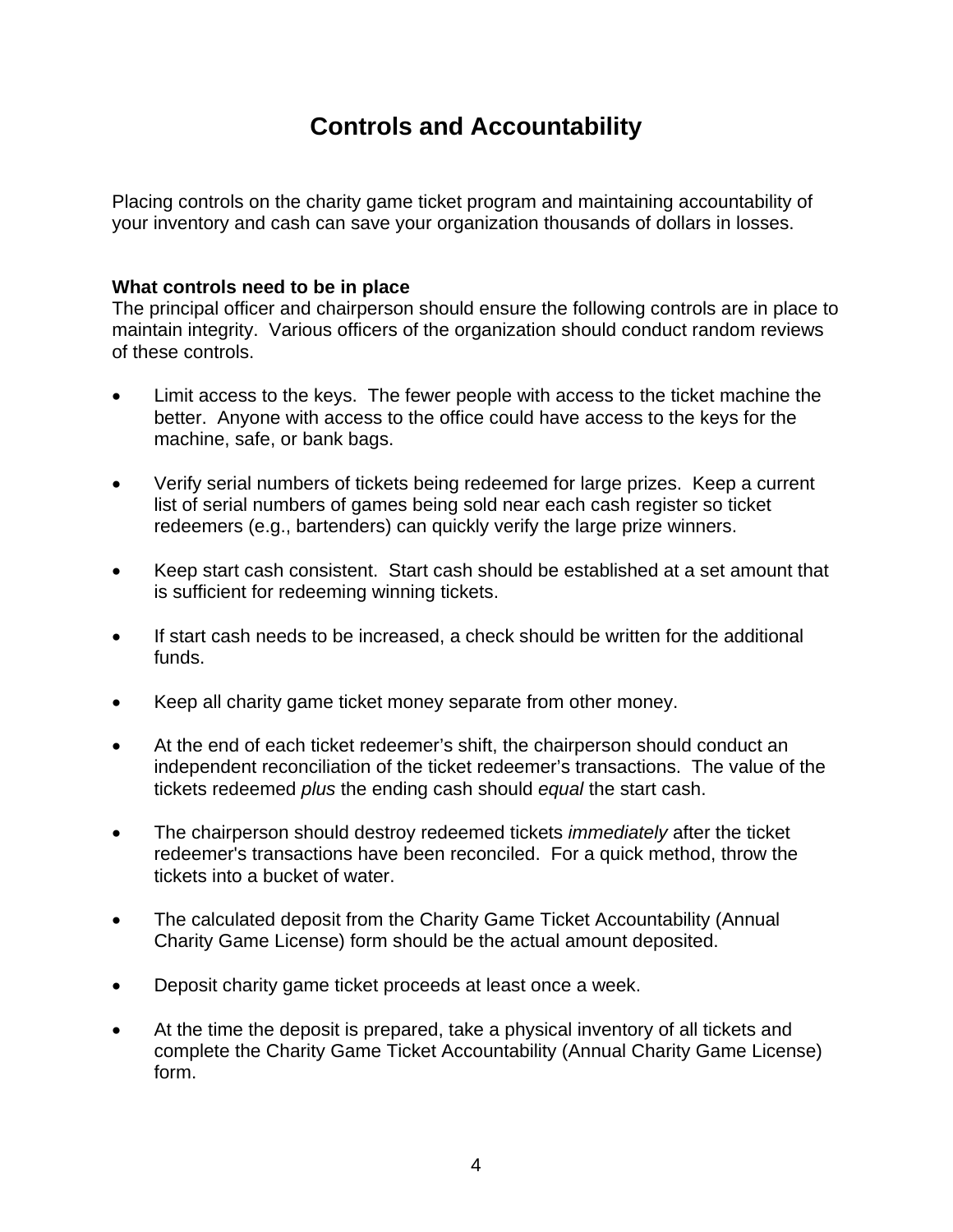#### <span id="page-6-0"></span>**How can the principal officer ensure accountability**

The best way to know if your organization is receiving all the cash it should from the sale of charity game tickets is to complete the Charity Game Ticket Reconciliation (Annual Charity Game License) form each quarter. This form should be completed by someone other than the chairperson or record keeper.

- Obtain the Charity Game Ticket Reconciliation (Annual Charity Game License) form. This can be downloaded from our website at [www.michigan.gov/cg](http://www.michigan.gov/cg) or you can request a copy by calling our main number at 517.335.5780.
- At the beginning of a quarter, count all tickets. Enter last quarter's ending ticket count as the Beginning Inventory and enter today's ticket count as Ending Inventory on the reconciliation form.
- If you didn't count tickets last quarter, enter today's ticket count in the Beginning Inventory column on the reconciliation form. Wait until next quarter to continue.
- Collect all Charity Game Ticket Accountability forms for the quarter.
- Total all Ticket Sales and total all Prizes from the accountability forms for the quarter and compare to the financial statement.
- Enter the total Ticket Sales and total Prizes into the Charity Game Ticket Reconciliation form.
- Collect all charity game ticket invoices for the quarter.
- Total the charity game tickets purchased for each game using the invoices for the quarter. Enter each total in the Purchases column on the reconciliation form.
- Complete the calculations on the reconciliation form.
- Compare the Ticket Sales and Prizes from the Reconciliation Column Totals line with the Totals from Financial Statement line. Record the Difference.
- If you find significant discrepancies during this review, report the difference to your inspector.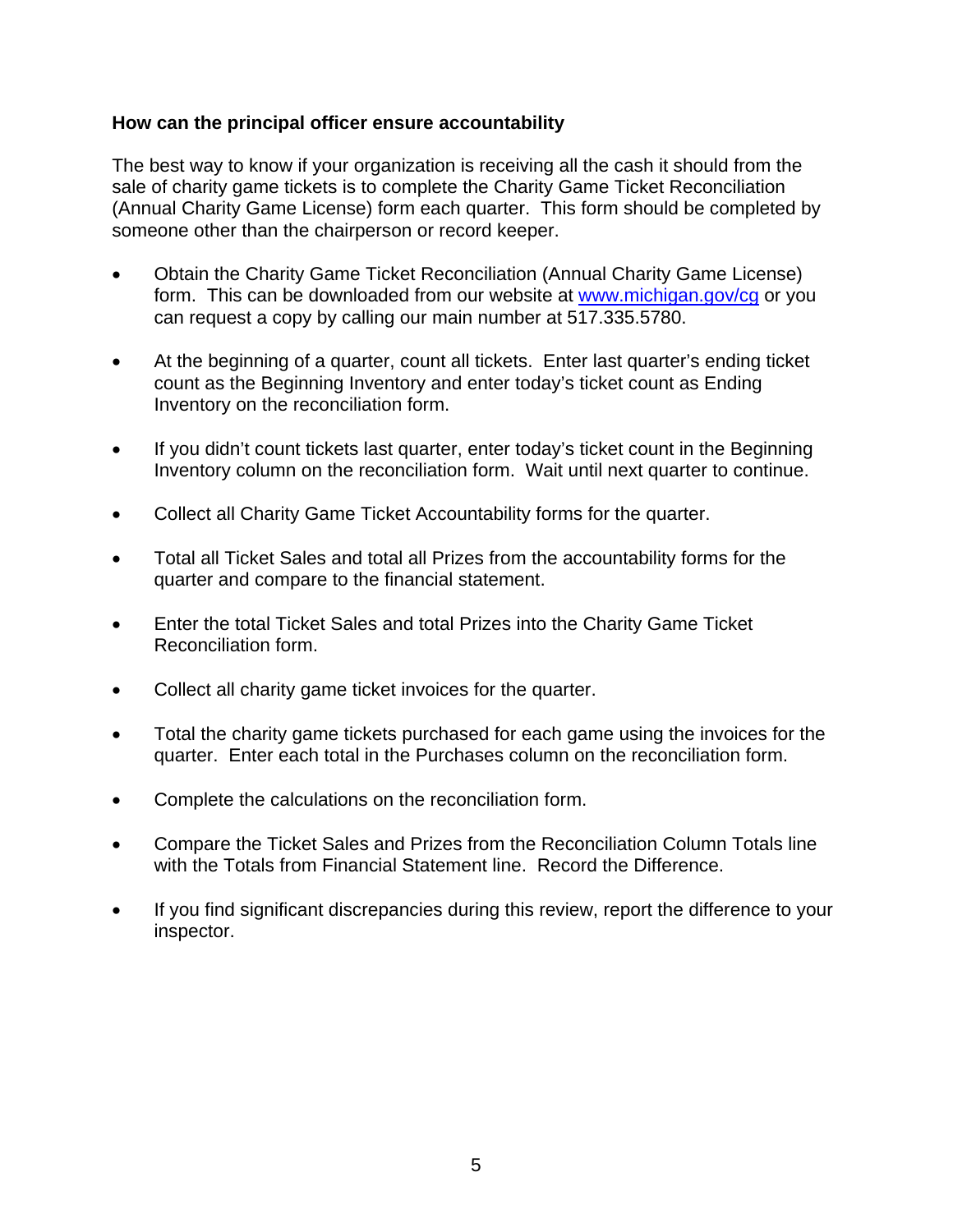## **House Rules**

<span id="page-7-0"></span>The licensee shall establish and adhere to house rules for the sale of charity game tickets. At a minimum, the house rules must contain:

- The licensee's name.
- The license number.
- The time limit for redeeming charity game tickets (which must be at least 14 days from the date the last ticket in the box was sold).
- The effective date of the house rules.

The licensee must post these house rules in a conspicuous place.

## **Secondary Games of Chance**

A secondary game of chance is where players may choose to enter a drawing instead of claiming their prize on a winning ticket. An organization can conduct this type of drawing provided it's conducted in accordance with the Charity Game Tickets (Secondary Game of Chance) directive (available on our website at [www.michigan.gov/cg](http://www.michigan.gov/cg)). Some of the requirements are:

- Players must write their name and phone number on the ticket and place it in the designated receptacle.
- The organization must post rules stating the day and time of the drawing, which tickets and winning amounts can be used, and a claim period for someone to collect their prize (not to be less than 14 days from the date of the drawing).
- The player listed on the ticket drawn shall receive the total value of all tickets entered into the drawing.
- The winner's name, drawing date, and amount won must be posted for the duration of the claim period.